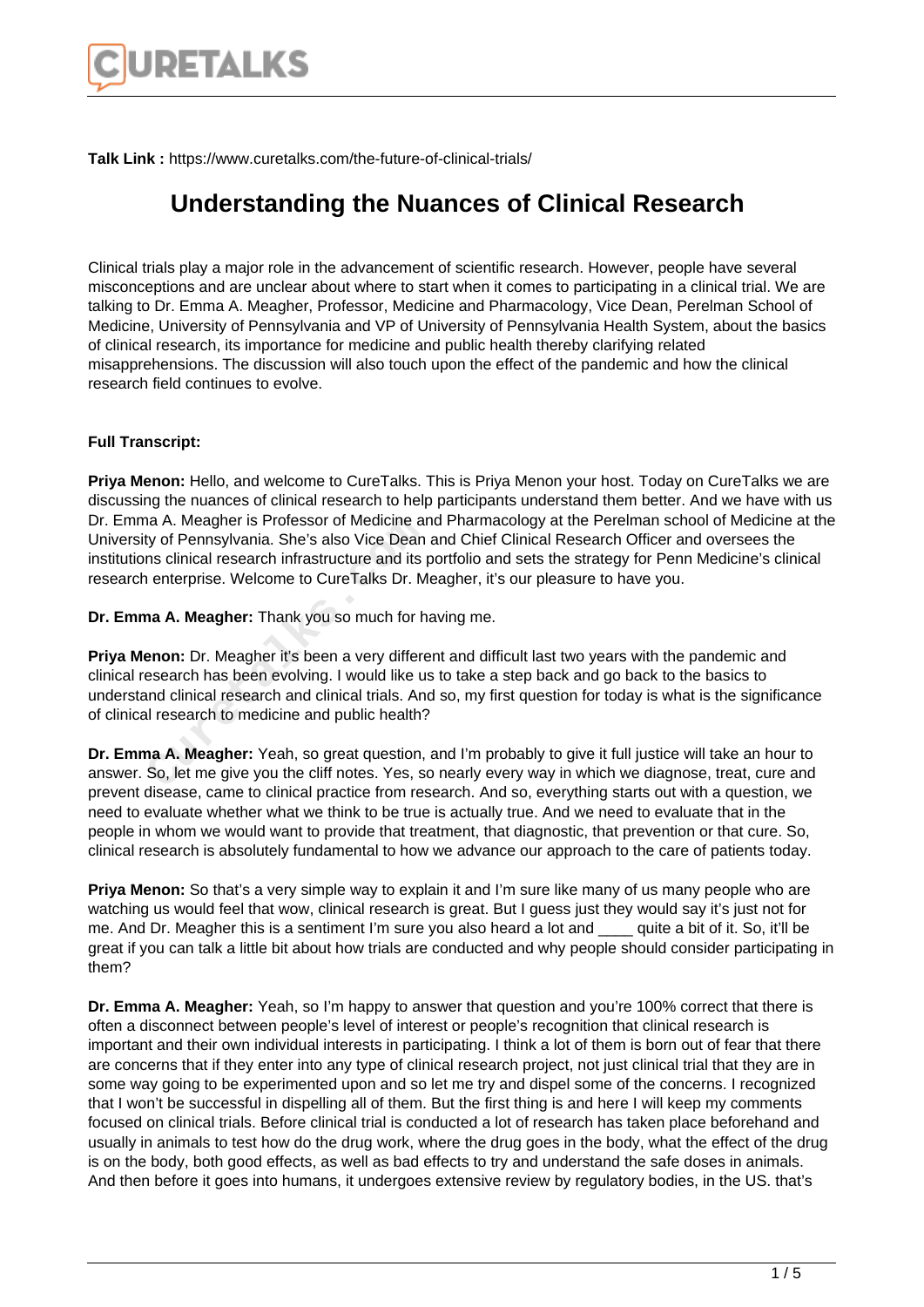

called the FDA. Every country has its own similar version of the FDA that reviews the safety and the efficacy profile of the drug that is going to be testing. And the dose that is the dose of the drug that is used in humans when the first clinical trial is done, is the lowest of lowest possible doses. So, low that you may not see any efficacy signal at all. So, we are very, very much on the side of caution and the purpose of that first trial and the second trial in humans is to very, very, very slowly increase the dose of the drug and to measure the safety. And so, when a person let's say I come along, and I'm interested in possibly participating in a trial. One of the things that I want to do is to read the informed consent document to truly understand what I'm signing for and there's a key part of the informed consent document that is consistent across all trials, no matter what country that they are conducted in and that is, I always have the freedom to exit. If at any point after I say, yes, I want to change my mind and say, no, I absolutely can do that in a way that does not jeopardize my care whatsoever. So, there's sort of some fundamental principles by clinical trials. The next thing is to realize that the level of observation and oversight of patients who are in clinical trials is far far higher than the level of oversight if you're receiving care, so imagine you've got a diagnosis of high blood pressure and you go to your doctor and that doctor prescribes you a blood pressure pill. The likelihood is that you won't see that doctor for like two months afterwards. If you are in a clinical trial, you would likely be seen by the doctor a week later, two weeks later, four weeks later, eight weeks later, ten Weeks Later, twelve weeks later. So that level of frequency of observations all with the intention to ensure that the research participant is safe. So, that level of care that we are obligated to provide to our research participants is next level in comparison to what routine care would look like. And it is appropriate because the purpose of the trial is to try and understand the drug and in doing so make sure that we keep participants safe. The last point I would make is that for many of the trials that are being done today, patients have exhausted all of the available approved therapies. So, there are no other options and particularly in the cancer world where the family and the patient are at their wit's end. They want to find something that is potentially new and cutting edge. And in that case, we very much think of clinical trials, as being an extension of clinical care because the options there are either saying there's nothing else available, I'm really really, sorry or whether there's actually a possibility of an experimental drug it does come with some risk, but it could also provide you with additional efficacy or benefit for the treatment of your condition.

**Priya Menon:** Yes, thank you. Dr. Meagher. Actually, that was going to be my second question. The next one where I wanted to explore the many misconceptions about trial participation like you just mentioned now and we have seen that status actually say that 80% of medical research is delayed or canceled due to difficulty in enrolling participants. And I'm sure others all these misconceptions about trial participation play a big role in people not enrolling up for the trials. And you did mention the consent, the informed consent process, which is one of the most significant for any participant to actually understand everything that's going to happen in the trial. There were also some concerns, in fact, there was quite a few articles I was reading which said that many people were worried if they get a placebo Dr. Meagher and then what happens? So, what do we tell those people? Example a per approved therapies. So, there are no other that the patient are at their wit's end. They with the patient are at their wit's end. They with the film on the trans there are either saying there's nothing a poss

**Dr. Emma A. Meagher:** Yeah, Priya it's a legitimate worry here, even though when we think as scientists, when we think about research, what's central to us is we want to advance care. We want to come up with new therapies, and we also know from our experience that there's the right way to do clinical trials and the less right way to do clinical trials or less optimal way to do clinical trials. And the optimal way to do clinical trials is to have a placebo comparison group. So that either 30%, 50% will receive an inactive medication and the remainder would receive the active medication. The flipside is that the patients who sign the informed consent documents often do. So, through the lens of what I'm going to get the experimental medication and it's really important that the research team explained that that may not happen. It's also equally important to explain that unless we have a comparison group. We are unable to determine accurately that that drug has the effect that we think it has and I'm going to you use covid as an example. When the pandemic began and anybody who will be listening to this will remember the sense of fear that we had around being infected, because there were no therapies. And in fact, our ability even to diagnose the disease was very limited. So, diagnostics, lab tests to diagnose covid were very limited and so we rushed towards trying to find if there were any existing medication, so we're used to treat other disorders. Convalescent plasma was one, steroid therapy was another, immune Inhibitors were others. We did these very, very quick studies across the country, pretty uncoordinated unfortunately, and there were no placebo groups because it was such a difficult, emotional time. When a patient was admitted to the hospital with a very high prospect of dying to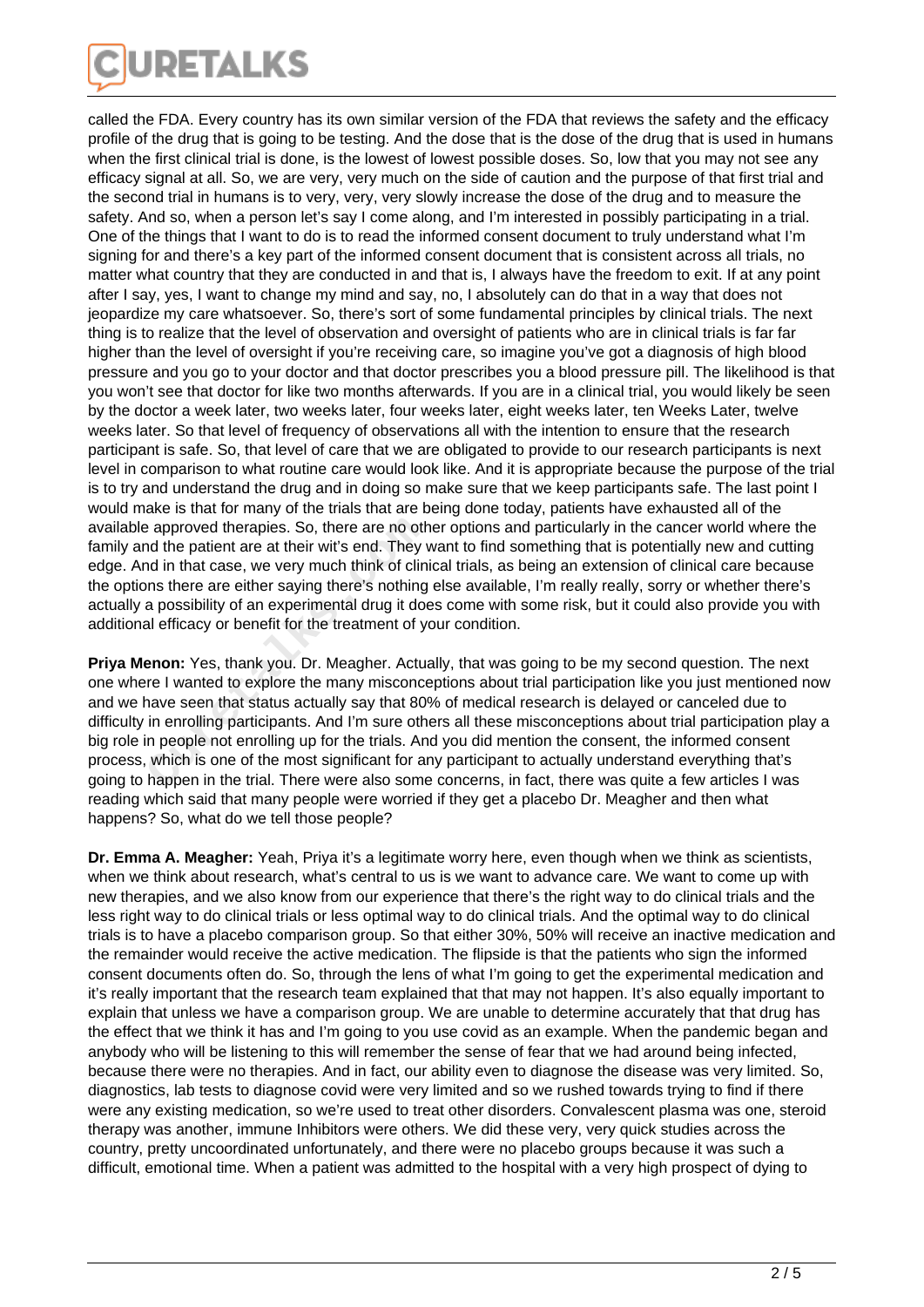

offer them Placebo. I mean, it's just such a terrible position to be in. And so, we did on control trials. We didn't have placebo groups. We were unable to show to state that those drugs work because they couldn't compare them to anything. And so, it's I would say an unfortunate reality that in order to get the most robust science, the most robust data we need to have a control group and having frank conversations with research subjects to say this is how it has to be done, we understand it's like flipping a coin that you will get one versus the other. I will tell you that we're not always successful, but in that argument, patients very often come to research with yes, a degree of all truisms that they want to help science, but a bigger part is they're looking for something to help them. And that is totally understandable, and it's also understandable and their family members, who we sometimes see the participants as yes, and the family member says no way Mom, there's a 50% chance you're going to get placebo, don't do that. So, it's a huge ask. We as scientists need to and I think we do really, really respect the contributions that research subjects make to the scientific enterprise. We couldn't do research, clinical research without human subjects, participants. So, it is a fact of experimentation, it contributes to the strength of the argument, and it is not always a fact that research participants want to accept.

**Priya Menon:** I think I just wanted to add that there is one more misapprehension which people have, which I have read very often is about not being able to exit a trial and Dr. Meagher earlier you just made a point. So, thanks for making that. That anytime you're participating in a trial, you can change your mind. Am I right?

**Dr. Emma A. Meagher:** Yeah, absolutely thank you for drawing attention to that point a second time. It's really critical that the exit ramp is always there. And also, I would say for your caring physician, if you as a patient are participating in a trial being done by another scientist who is also a physician and your caring physician feels that continued participation in that trial is not in your best interest, that relationship that you have with your caring physician is critically important. It's an independent conversation for you to have with your healthcare provider as to whether staying in the trial, is it a good idea. And again, we as clinical investigators know that we know that you commissioned the beginning, that committal is reversible, a 100% reversible at any point without any adverse consequences, whatsoever. It will never impact the care that you would be provided in the medical sense of the world. tical that the exit ramp is always there. Ar<br>re participating in a trial being done by an<br>n feels that continued participation in that<br>h your caring physician is critically importa<br>lithcare provider as to whether staying i

**Priya Menon:** Thank you, Dr. Meagher. The next question I'm just going to move on, you mentioned covid and I think we are still recovering from the after-effects, the psychological effect of having seen something that I don't think any of us would have even predicted. So, the pandemic I believe has forever changed the way the clinical research is conducted. Dr. Meagher, how have you seen it evolving in the last two years? And where is it headed?

**Dr. Emma A. Meagher:** Yeah, so it's a great question Priya and I'm not sure I have all of the answers the little bit about is like looking into a crystal ball. So, doing clinical trials and I'm going to speak specifically here about trials. Doing clinical trials is difficult. It requires a lot of steps, a lot of pieces. What we learned during covid was that we are adaptable as an organization we are adaptable, as people we are adaptable and most importantly, our regulators showed that they are adaptable too. And so one of the key shifts that I see that will go forward into the future is that the previous requirement that all clinical research visits occurred in person can be relaxed and this is hugely significant back to a point that you made earlier about difficulties, completing trials because of research participation is if we bring research to our patients, as opposed to our patients having to come to us for research participation, the barriers to participate are reduced. So, let's for example, go back to that example that I gave you around the hypertension study that you're seeing two weeks, four weeks. Imagine if those visits were done through Zoom calls like this, that it was remote and that the patient didn't have to find childcare, didn't have to find somebody take care of their elder relatives, didn't have to take public transportation, didn't have to take time off work. Imagine if we bought it to them. And so that's one change that I think is here to stay and I think it's the right thing I think of respects the participant's time. It respects the other aspects of regular daily life that are occurring for them. It makes it more efficient. The second is during the pandemic, not only for trial work, but also for care, we delivered medications to the home. That was a monumental shift like delivering oncology care with nurses where infusions were set up in the home, both for trials, as well as for approved medications had an enormous impact on patients. And so, for the clinical trials that we do in sicker patient populations I think that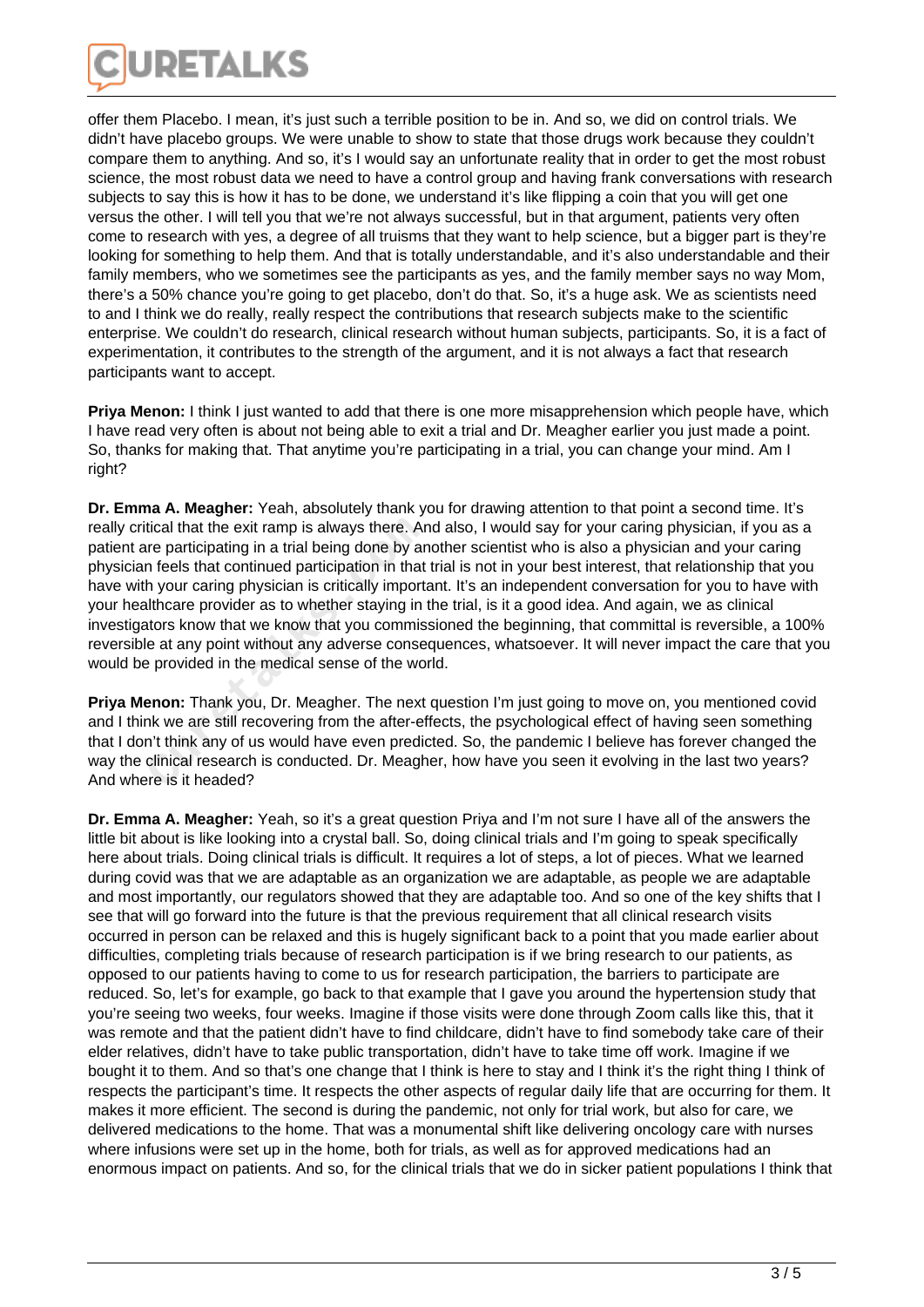

this sort of advancement will be really noticeable. So, I think leveraging technology in general, particularly technology that allows us to communicate between one another, all members of the research team, the research participants will stay with us. I think our regulators will find a happy balance where this is permissible. I think that's going to make a huge difference. There were several others that maybe we didn't, we weren't as successful in accomplishing. So, I alluded to the multitude of trials that were done across the country by investigators. And so many of those were not helpful in determining new treatments for covid. I think in part that is because we aren't as good working as a large team. So, we're very silent. We do a research study in one place and there may be a very similar research study being done in another place and we don't compare lots of medications against each other within a particular disease state. Covid showed us that we could do that under extreme conditions of the pandemic. I am not as optimistic that we will carry them through into the future in part because that's not how the pharmaceutical industry is organised, it will be unusual for two pharmaceutical companies to be willing to compare their drugs against each other in a clinical trial where it's organized by a central resource that is not under their control. There still is a very much a profit incentive in most countries for the development of new therapeutics. So, we haven't got that piece solved. I hope that we do at some point in the future. We would have to change the government incentive schemes to be able to actually accomplish that.

**Priya Menon:** Thank you Dr. Meagher. While doing a little research for this session with you, I came across the concept of decentralized clinical trials. And so, it'd be great if you can give your comments on this.

**Dr. Emma A. Meagher:** Yeah, absolutely. So, thanks for asking that question, Priya. So, decentralized clinical trials actually was a concept that anteceded covid. And it has excellent intentions. So, and I omitted 1 other failing that we have yet to address, which I'll address here in response to this question. So, when we look at clinical trial populations, they generally exist in urban environments, associated with large academic health care centers, hospitals associated with universities and or very big clinics in urban environments. The reality is however that the patients who are afflicted by diseases exist yes in those environments, but they also exist in rural environments. They receive their care and much different single man practice type of or single person practice types of medical care environments. And so, one of the answers to why does that exists is because of how we allocate resources. So, a pharmaceutical company will come to a place like the University of Pennsylvania, but they're far less likely to go into a more rural environment and try and set up their trials. So, the concept and as a result the patients who participate are not truly reflective of the patient population of the disease and that is particularly true when we think about ethnicity and race. The vast majority of time participants in the US are caucasian. So, the concept of decentralized clinical trials is that you remove the academic medical center or the clinical center, as being the hub and you have aspects of the trial being managed outside of that center and the biggest area around which this is discussed is around the drug itself, the experimental product, or what we call the investigational product is managed. Think of Amazon and Amazon warehouse, the drug is managed in the Amazon warehouse and is shipped to the location of where all the patients are, is similar to my previous answer. Bring the research to the patient and then the trial staff also, they are going out into the community to participate in the research as well. So, it's an extra concept, it'll be interesting to see whether it gets reduced to practice. rials actually was a concept that antecede<br>ling that we have yet to address, which I'll<br>linical trial populations, they generally exist<br>are centers, hospitals associated with univ<br>however that the patients who are afflicte

**Priya Menon:** Thank you, Dr. Meagher for explaining that. We are on the topic of pandemic and the mRNA technology that was instrumental in getting the covid, vaccines ready and we are privileged, we were able to talk to Dr. Drew Weissman here on CureTalks. Dr. Meagher, what other interesting research is PENN OCR looking at currently?

**Dr. Emma A. Meagher:** Oh, my goodness there are so many.

**Priya Menon:** Maybe you can pick one or two.

**Dr. Emma A. Meagher:** Yeah, so let me just clarify OCR supports the faculty, OCR doesn't do the research. So let me describe a few. So, we've got an incredibly exciting clinical trial that involves uterine transplantation. That provides and I think you may have done a CureTalk or plan to do one on this topic, provides the opportunity for women who have been unable to conceive because they don't have a uterus to participate in a trial in which a uterus is transplanted and a pregnancy is conceived after the fact that as you